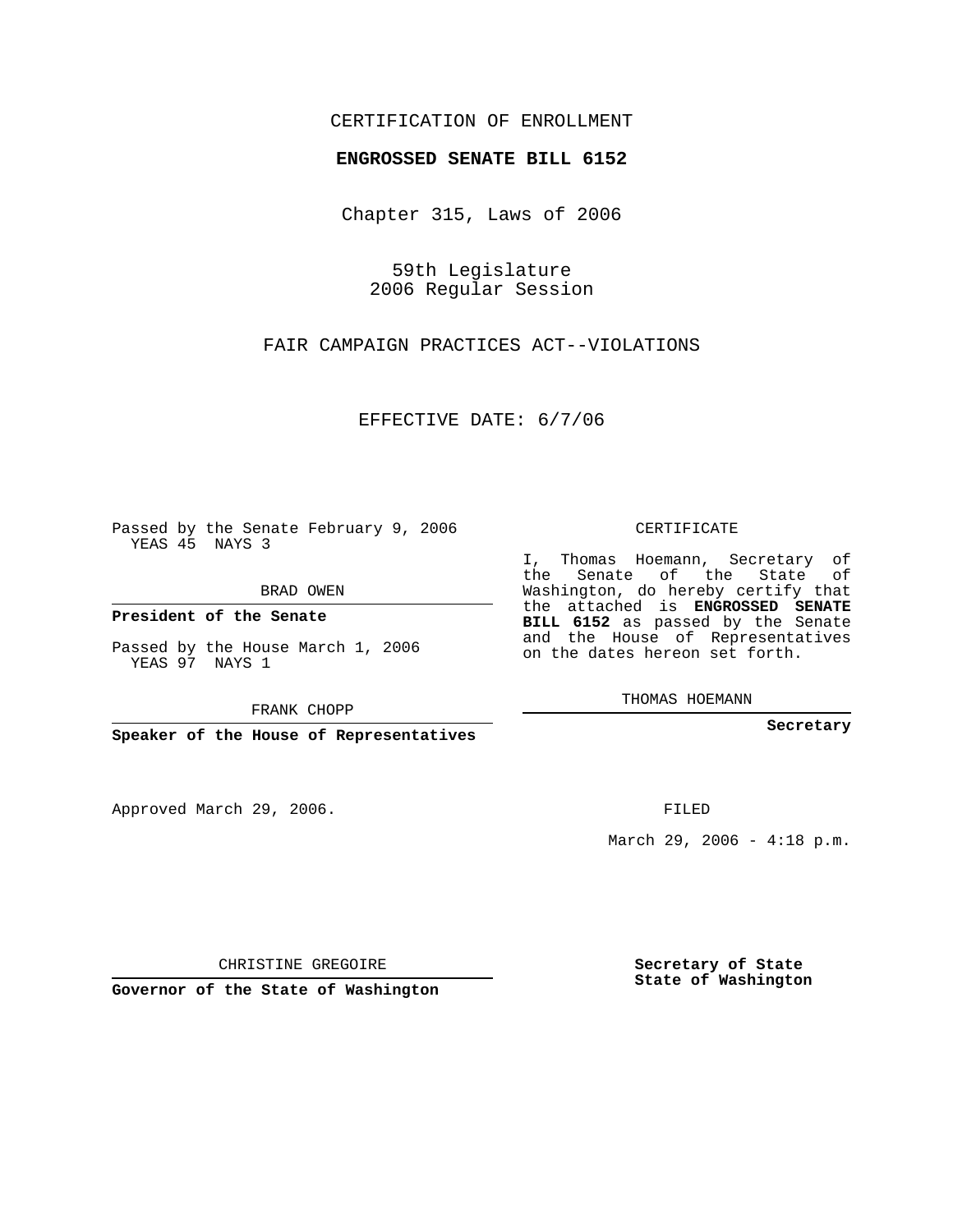## **ENGROSSED SENATE BILL 6152** \_\_\_\_\_\_\_\_\_\_\_\_\_\_\_\_\_\_\_\_\_\_\_\_\_\_\_\_\_\_\_\_\_\_\_\_\_\_\_\_\_\_\_\_\_

\_\_\_\_\_\_\_\_\_\_\_\_\_\_\_\_\_\_\_\_\_\_\_\_\_\_\_\_\_\_\_\_\_\_\_\_\_\_\_\_\_\_\_\_\_

Passed Legislature - 2006 Regular Session

**By** Senators Kastama and Kline; by request of Public Disclosure Commission

**State of Washington 59th Legislature 2006 Regular Session**

Read first time 01/09/2006. Referred to Committee on Government Operations & Elections.

 AN ACT Relating to penalties for violation of chapter 42.17 RCW, the public disclosure and fair campaign practices act; amending RCW 42.17.390 and 42.17.395; adding a new section to chapter 42.17 RCW; and prescribing penalties.

BE IT ENACTED BY THE LEGISLATURE OF THE STATE OF WASHINGTON:

 NEW SECTION. **Sec. 1.** A new section is added to chapter 42.17 RCW to read as follows:

 It is the intent of the legislature to increase the authority of the public disclosure commission to more effectively foster compliance with our state's public disclosure and fair campaign practices act. It is the intent of the legislature to make the agency's penalty authority for violations of this chapter more consistent with other agencies that enforce state ethics laws and more commensurate with the level of political spending in the state of Washington.

 **Sec. 2.** RCW 42.17.390 and 1993 c 2 s 28 are each amended to read as follows:

One or more of the following civil remedies and sanctions may be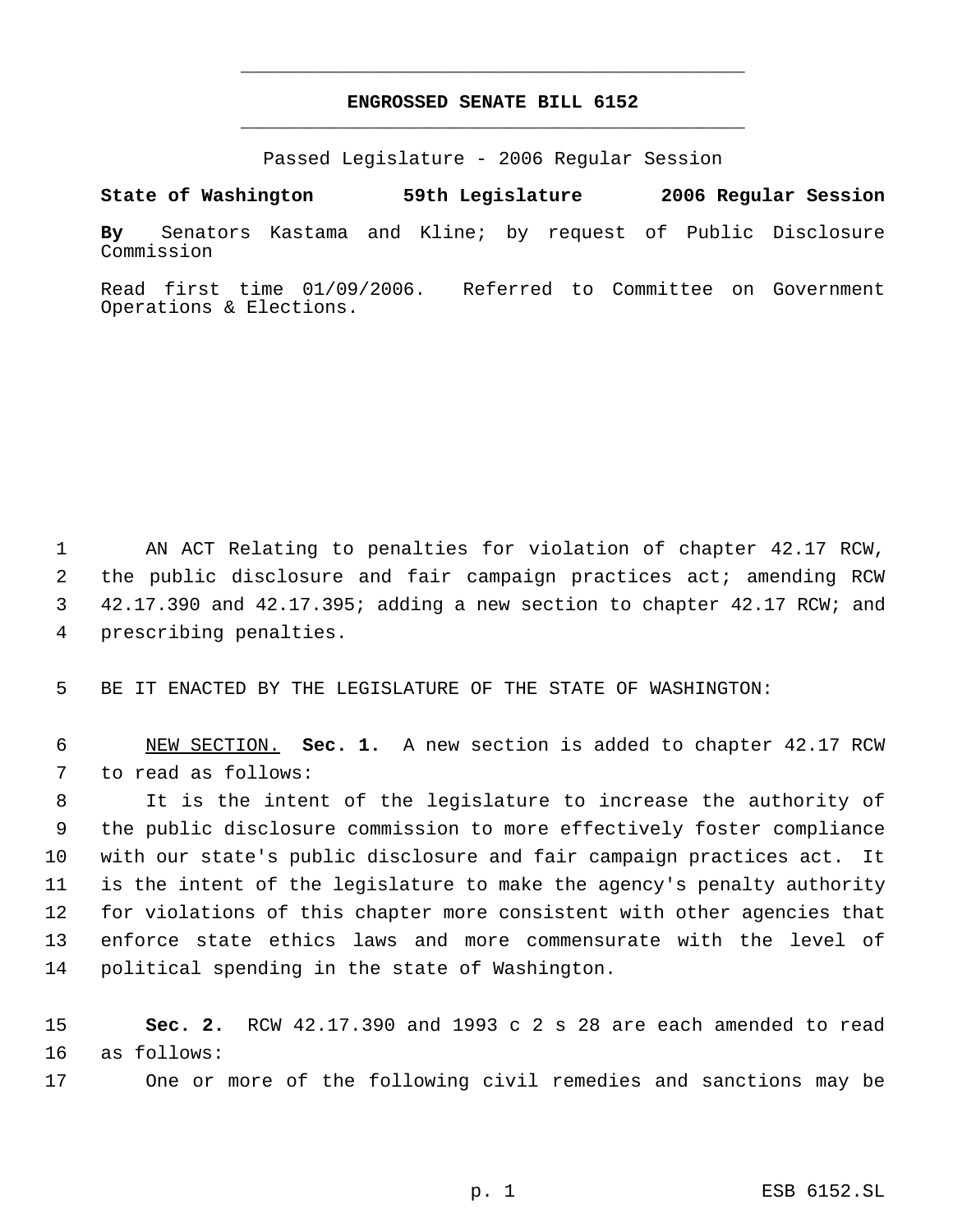imposed by court order in addition to any other remedies provided by law:

 (1) If the court finds that the violation of any provision of this chapter by any candidate or political committee probably affected the outcome of any election, the result of said election may be held void and a special election held within sixty days of such finding. Any action to void an election shall be commenced within one year of the date of the election in question. It is intended that this remedy be imposed freely in all appropriate cases to protect the right of the electorate to an informed and knowledgeable vote.

 (2) If any lobbyist or sponsor of any grass roots lobbying campaign 12 violates any of the provisions of this chapter, his or her registration 13 may be revoked or suspended and he or she may be enjoined from receiving compensation or making expenditures for lobbying: PROVIDED, HOWEVER, That imposition of such sanction shall not excuse said lobbyist from filing statements and reports required by this chapter.

 (3) Any person who violates any of the provisions of this chapter may be subject to a civil penalty of not more than ten thousand dollars for each such violation. However, a person or entity who violates RCW 42.17.640 may be subject to a civil penalty of ten thousand dollars or three times the amount of the contribution illegally made or accepted, whichever is greater.

 (4) Any person who fails to file a properly completed statement or report within the time required by this chapter may be subject to a civil penalty of ten dollars per day for each day each such delinquency continues.

27 (5) Any person who fails to report a contribution or expenditure as 28 required by this chapter may be subject to a civil penalty equivalent 29 to the amount ((he failed to report)) not reported as required.

 (6) The court may enjoin any person to prevent the doing of any act herein prohibited, or to compel the performance of any act required herein.

 **Sec. 3.** RCW 42.17.395 and 1989 c 175 s 91 are each amended to read as follows:

 (1) The commission may (a) determine whether an actual violation of this chapter has occurred; and (b) issue and enforce an appropriate order following such determination.